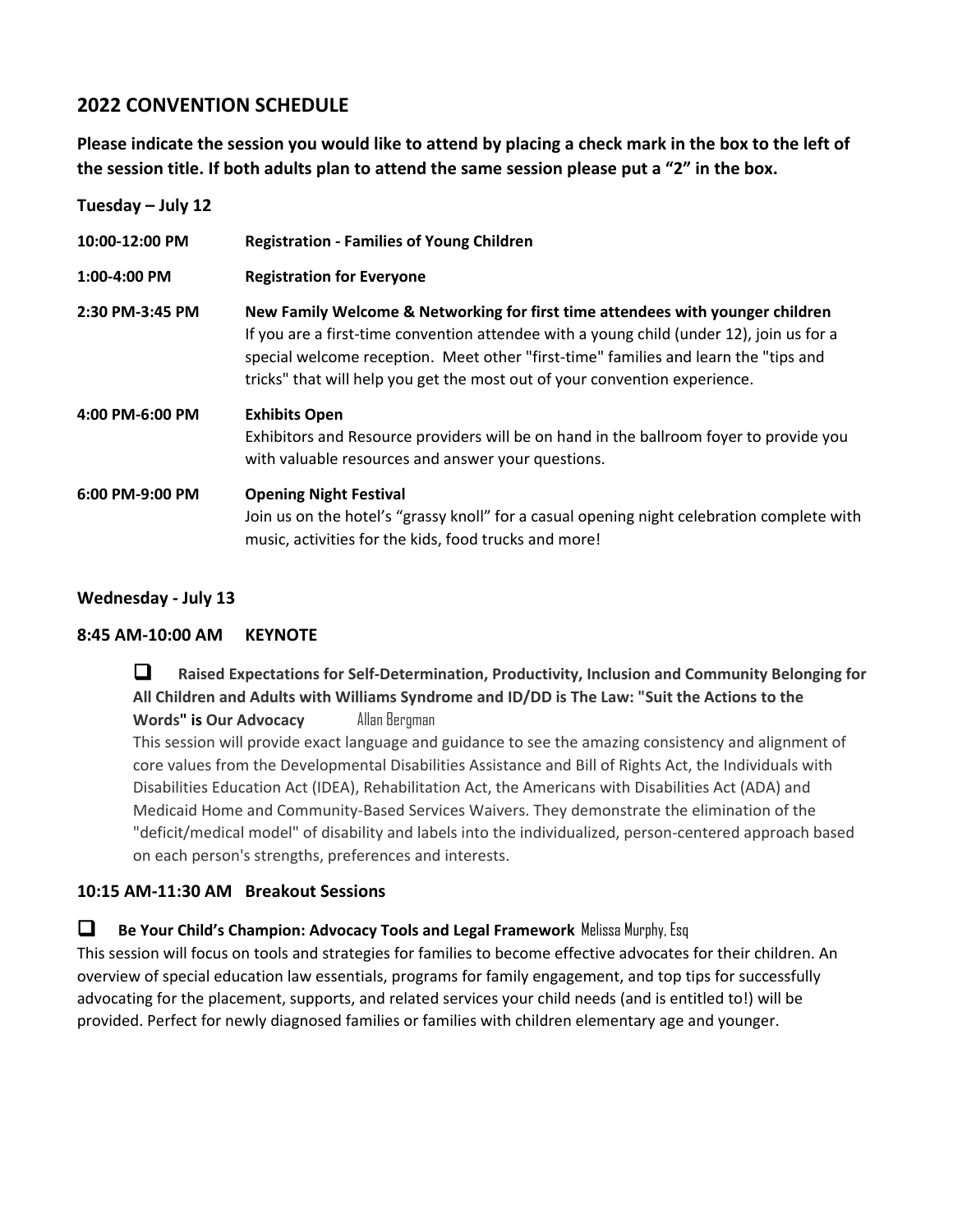# **7/13 10:15 AM - 11:30 AM (con't)**

### ❑ **Renal Issues in Williams syndrome** Mark Joseph. MD

The prevalence of significant renal abnormalities in patients with Williams syndrome is high. Kidney abnormalities, missing kidneys, renal artery stenosis, hypertension and more can occur. Learn about the screening and prospective follow-up for renal abnormalities.

❑ **Supporting an Older Adult with Williams Syndrome** Barbara Pober, MD, Martin Levinson, M.D., Robyn Thom, MD As we get to know many older adults with Williams syndrome, we are learning more about new challenges (medical and neuro-developmental) that are part of the aging process for those with WS. Join Drs. Pober and Levinson, and parents of aging adults for an informative and important session!

❑ **Social Relevancy + Executive Functioning=Autonomy** Robin Pegg, M.Ed. and Carolyn Mervis, Ph.D Worried about your child being a part of their classroom and school community? Not sure what to do to help them fit in? This session will discuss how being able to follow the routines of the classroom and be involved with your peers helps kids feel relevant and a part of their school community. We will also discuss how these same skills support can support your child's ability to live a life of their own choosing as they get older.

### ❑ **What is Music Therapy? An introduction on the benefits of music therapy for child development and at-home music tools to support your child** Alyssa Stone, MT-BC

Join Alyssa to learn about the evidence-based practice of music therapy for individuals with disabilities, communication needs, and more. If you've always been curious about what music therapy is and how it might best support your child, this is the workshop for you! Alyssa will give you take home tips and tricks to use music for communication, regulation, social engagement, and more.

❑ **FSN-NETWORKING GROUPS** Parent of Adults

### **7/13 1:00 PM - 2:15 PM Breakout Sessions**

❑ **Success in the Early Elementary School Years: Strategies to use both at home and in the classroom** Robin Pegg, M.Ed. Robin Pegg will discuss things you can do/make both at home and in the classroom to help your student with WS access grade level curriculum, overcome learning challenges and succeed

### ❑ **First Steps for Parents of Young Children** Marty Levinson, MD

An informative overview of what you can do to help ensure your child's good health throughout their early years, periodic wellness exams and what they should include; signs of issues that require medical intervention; developmental milestones, all of the steps that can help ensure that your child's early development creates a solid foundation for their growth and success.

❑ **Black, Brown and Extra Special: raising children of color with WS** Jennifer Walton, MD, Jalan Burton, MD moderators Parent representatives from several culturally diverse communities will discuss the challenges they face every day in this interactive panel presentation.

### ❑ **Understanding the Maze of Government Benefits**Barbara Bush

Do you have questions about the difference between SSI and SSDI, or how to maximize your SSI benefits with the use of an ABLE trust account? What happens to your child's benefits when they work? These questions and many more will be discussed in this presentation.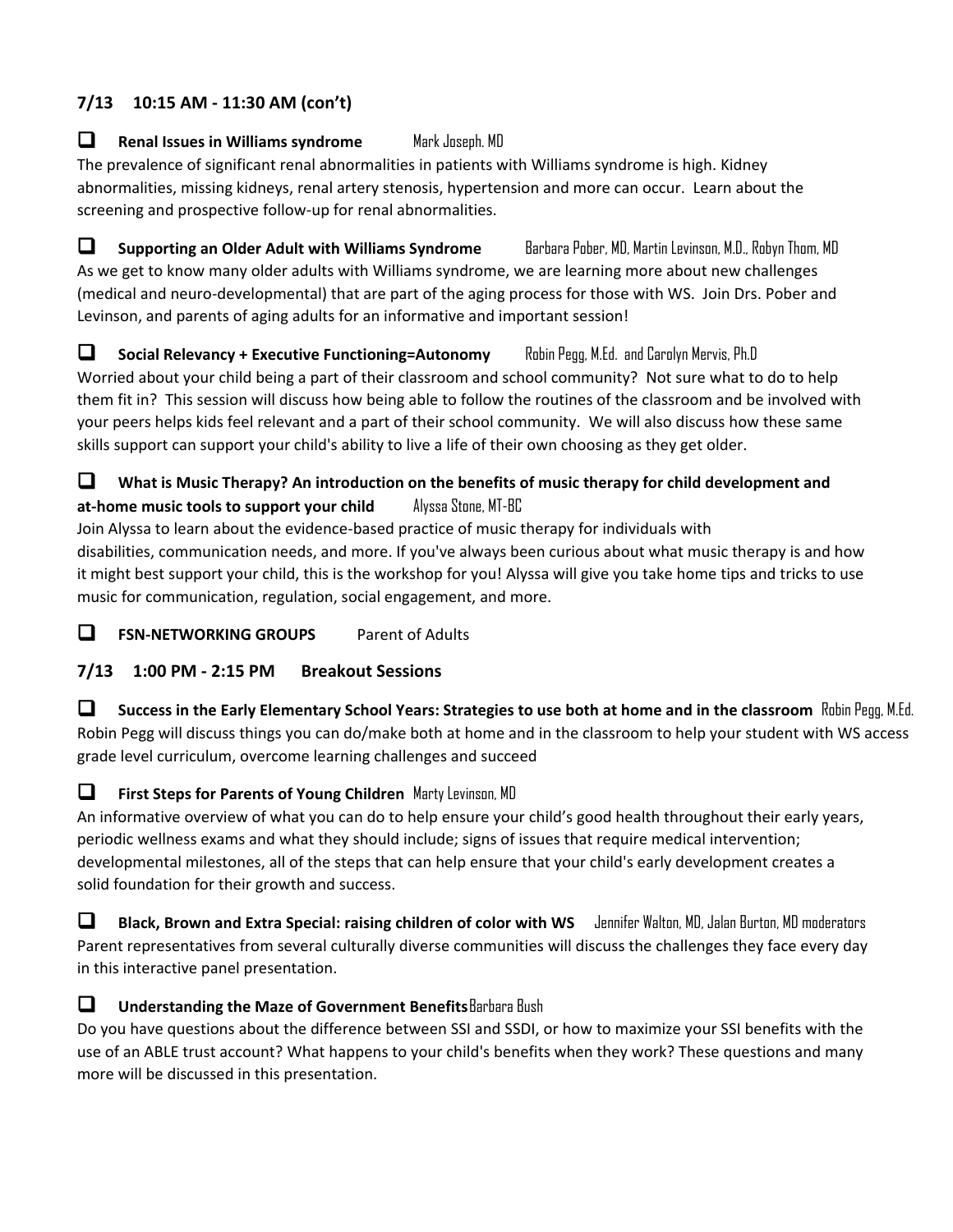# **7/13 1:00 PM - 2:15 PM (con't)**

# ❑ **Employment First means "Employment for All" Persons with Williams Syndrome and ID/DD in 2022 and the Future Allan Bergman**

This session will provide an overview of the research and best practice and cost data in understandable language on the benefits of "real jobs for real pay" beginning with school transition plans, supported employment, customized employment, self-employment and employer feedback in comparison with the outmoded subminimum wages paid in many segregated facilities (work centers/sheltered workshops).

# ❑ **FSN NETWORKING GROUPS** Adult - topic driven

### **2:30 PM - 3:45 PM Breakout Sessions**

❑ **Pediatric Geneticists - Why they are an Important Team member for parents** Joshua Baker, MD The session will be a brief overview of the benefits of a medical home model using the pediatric genetics team to help follow and direct care using the published guidelines.

❑ **Behavior Concerns for those 11 and younger - Q & A** Karen Levine, Ph.D, Bonnie Klein-Tasman, Ph.D By answering questions from those attending, this session will provide strategies to address common behavior concerns in children 11 and under, including challenges associated with phobias and anxiety.

### ❑ **Coping in the Midst of a Chaotic Life: Taking Care of You!** Kit Sluder, RN

When our children are diagnosed with Williams syndrome, we tend to switch into high gear and work really hard to accomplish way too many things and we often do it without taking the time to personally relax and rejuvenate. That's a bad idea! Join us to learn the coping strategies you need and get ideas for healthy rejuvenation!

❑ **Housing Options, like Classroom Options Must be Carefully Chosen for Success** PANEL - Ed McManus Moderator An independent life is the goal of a growing number of adults with WS, but finding the right opportunity for them is not always easy. Learn how to start the conversation with your adult, where to start the search and what questions to ask.

### ❑ **Let's Get Moving - Youth Physical Therapy Issues** Kristen Kouvel, RPT

Learn about the common PT issues for youth with WS - stair climbing, playground navigation and much more.

#### ❑ **The things our Parents Just Can't see About our brothers/sisters** PANEL

Brothers and sisters of all ages, as they discuss the challenges, joys and lessons they have learned (and are still learning!) in their journey as the sibling of an individual with Williams syndrome.

❑ **FSN NETWORKING GROUPS** Parents of Teens

### **7/14 8:45 AM - 10:00 AM KEYNOTE**

### ❑ **40 and Counting… The Journey of a Lifetime - KEYNOTE**

Terry Monkaba will talk about 40 years of our growing knowledge of Williams syndrome and the growth for the WSA. What's Next?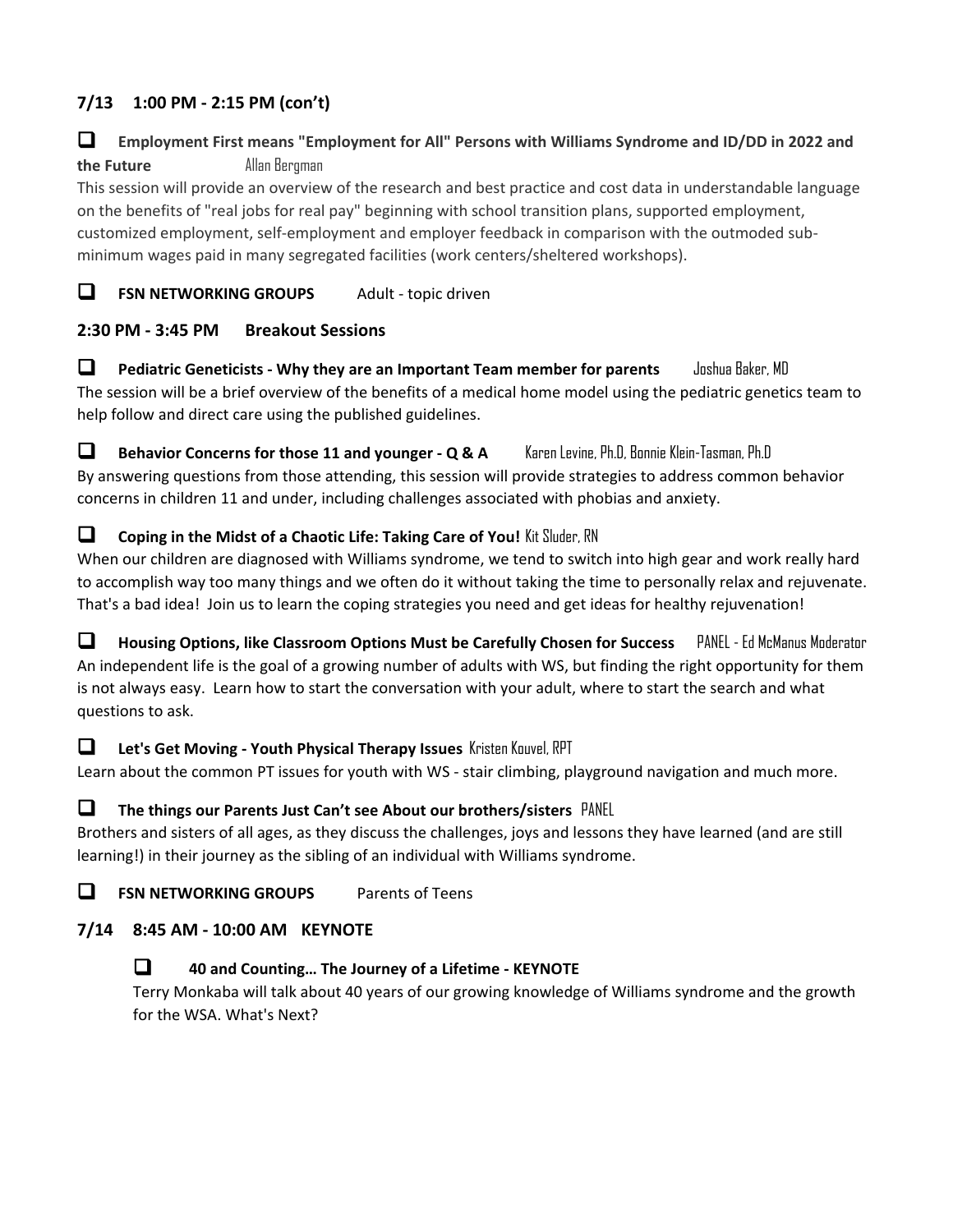### **10:15 AM-11:30 AM Breakout Sessions**

### ❑ **Anxiety in Adolescents and Adults with Williams Syndrome** Robyn Thom, MD

Anxiety disorders affect approximately half of individuals with Williams syndrome and can affect social, educational, and occupational functioning. This session will cover how symptoms of anxiety in Williams syndrome manifest across the lifespan, with an emphasis on symptoms that develop during adolescence and adulthood. Treatments for anxiety will also be discussed.

❑ **Therapies for Early Development** PANEL

Specialists in OT, PT, Speech and AT will discuss the importance of therapeutic intervention

❑ **How to Avoid Parenting on Empty** Susan Millner, LCSW

Marriage can get left behind when a child in the family has complex needs - Don't let that happen!

❑ **Breaking the Math Myth for Students with Williams Syndrome: Algebra IS an option!** Robin Pegg, M.Ed. For years we have all heard that our kids can't do math. We now know that the experts were wrong. The key is in the approach, and with the right one, advanced concepts are achievable. This session will present recent research in math abilities for students with WS and provide guidance in instructional strategies to support skill development.

**□** Customized Employment: The Future for Individuals with WS is NOW Steven Hunt, PhD

❑ **FSN NETWORKING GROUPS** Parents of School aged Children

### **7/14 1:00 PM - 2:15 PM Breakout Sessions**

❑ **What to do if your Son or Daughter is a Victim or a Suspect of a Crime** Beverly Frantz, PhD, Leigh Ann Davis Individuals with WS are achieving greater levels of independence and community inclusion every year. And with that, comes new opportunities for relationships and new vulnerabilities that must be confronted. Join us for a frank and important session addressing sexual issues and safety concerns for adults with Williams syndrome.

❑ **The College Search: Tips and Tools for Parents and Students** Cate Weir This presentation is a demonstration of the College Search resource on www.thinkcollege.net, and provides a walk-through of critical features families need to know when using this database.

❑ **Transition…An Important Step into the Future for Every Individual with WS** TBA Transition has many stages. We as parents often ask ourselves questions about our child's future: What does the young person want to do with his or her life? What are his or her dreams, aspirations, or goals? What are their needs, abilities, and skills? This session will help families understand the importance of "letting go" and how to help find their wings. We will help families begin to think outside of the box and imagine what a desirable future for their child can look like.

# ❑ **Not All Classroom Placements are Created Equal: Finding the right placement for your child with WS** PANEL- Robin Pegg Moderator

Classroom settings are not "one size fits all". Parent panelists with children who are successful in a variety of different programs will tell you how they made the right choice, and what they've done to ensure their children are accessing grade-level curriculum regardless of classroom placement.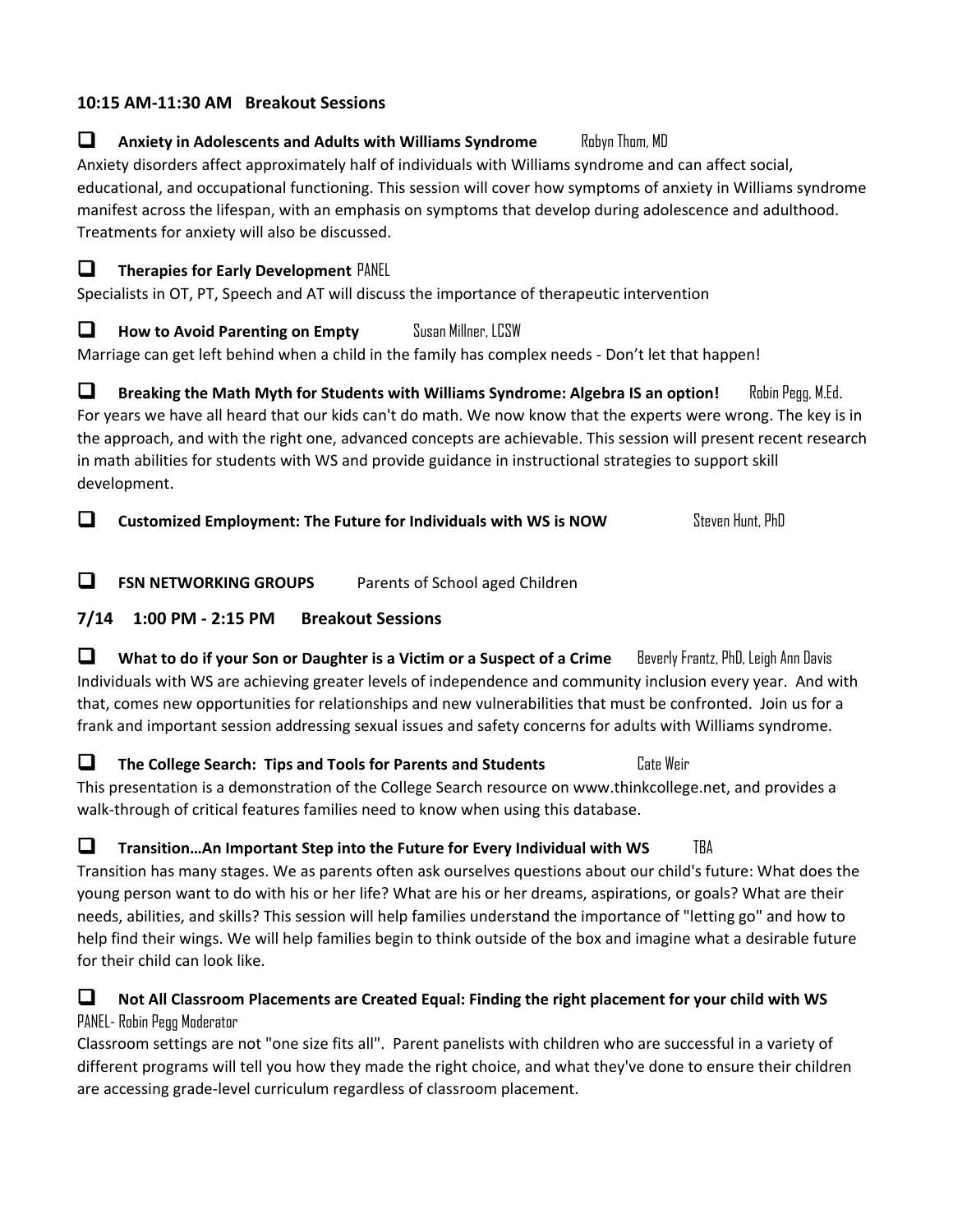# **7/14 1:00 PM - 2:15 PM (con't)**

### ❑ **Moving from Group Homes to Supported Living and "Home Ownership" for All Persons with Williams syndrome and ID/DD** Allan Bergman

This session will provide an overview of the research on community integrated living and the consistent data that the best quality of life outcomes and community belonging occur when three or fewer individuals with disabilities, regardless of complexity or intensity of supports, choose their own home (based on affordability and accessibility) share a "home" with housemates of their choice and choose their providers - as well as funding strategies to pay for them.

❑ **Behaviors Q&A - Ages 6 – 17** Bonnie Klein-Tasman, PhD

This session will provide strategies to address common behavior concerns in children 6 through 17, including challenges associated with phobias and anxiety.

❑ **FSN NETWORKING GROUPS** Parents of Infants/Toddler Optional

**7/14 2:30 PM – 3:45 PM Breakout Sessions**

❑ **College Program Options** PANEL, Rebecca Lazo, Moderator

Program representatives from several college programs will talk about qualifications, applications, student profiles and more.

❑ **Intro to WS deletion - interactive session!!** Jocelyn Krebs, PhD This session is a basic introduction to how the WS deletion occurs and to the known roles of the genes in the WS deletion. You will also have the unique opportunity to become a part of chromosome 7 in this interactive and informative session.

❑ **Loosen Up: Prevent and Manage Joint Contractures in Teens and Adults using a PT approach** Kristen Kouvel An interactive session covering the who, what, where, when, how and why of joint contractures, as well as how to prevent and manage them.

❑ **The Heart of WS: Lessons from the National Institutes of Health (NIH)** Mark Levin, MD With such a wide range of aortic and pulmonary disease within WS, how diligent should we be? Dr. Levin will review the major cardiac abnormalities seen in Williams syndrome as well as the generalized vascular disease and how that relates to recommending fluids and exercise... and much more.

❑ **Anxiety in Youth** Bonnie Klein Tasman, PhD Anxiety can be a factor at any age. Session will discuss common manifestations of anxiety in youth with WS and strategies for dealing with and overcoming the challenges they present.

❑ **FSN NETWORKING GROUPS** Parents of adults with dual diagnosis or adults beginning the journey to find housing options

### **7/15 8:45 AM - 10:00 AM KEYNOTE**

#### ❑ **Williams Syndrome in the Media**

On the Brink of a New World of Awareness for Williams Syndrome - Producers/Writers of Current Projects on WS will introduce us to their "stars" and talk about their projects Susan & Matt Dunnigan, Phil Viardo & Trueloves et al, Jake Jacobowski & Josh Bloom, Tommy & Mariella Elm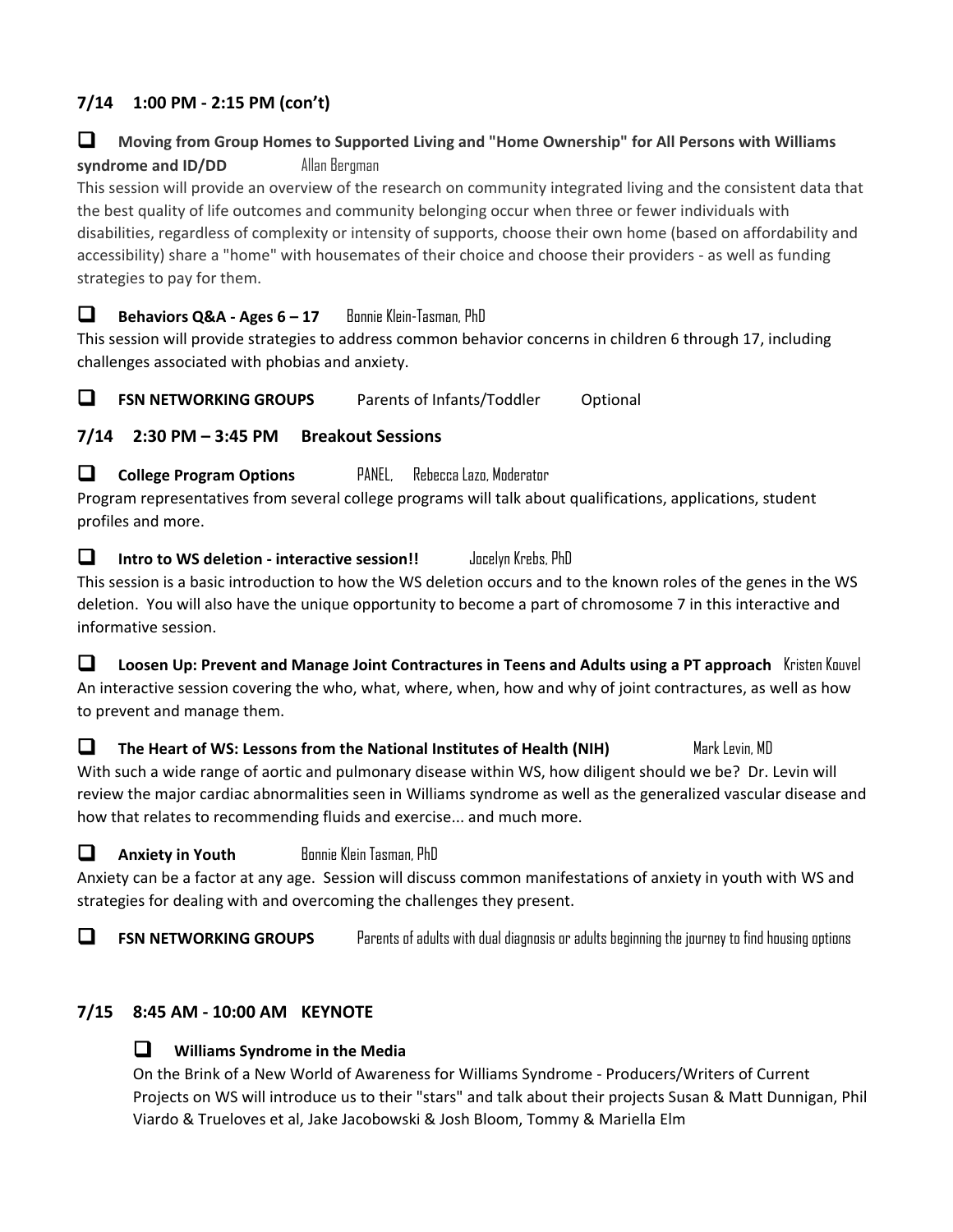### **10:15 AM -11:30 AM Breakout Sessions**

# ■ What our genes tell us about health in WS: Lessons from the NIH Beth Kozel, MD This presentation will focus how changes in DNA (both within and at a distance from the WS deletion) impact the severity of vascular and developmental features of WS. We will also talk about the work we are doing at the NIH to take the lessons learned from patients' DNA and cells to guide us toward new therapies for vascular disease in WS.

- ❑ **Introducing the Social Skills Training Program for Adults with WS** Marisa Fisher, Ph.D Presentation will describe a Social Skills Training Program for Adults with WS, including the topics the program currently covers, findings from the pilot program, and ideas for next steps. We would enjoy discussion with the audience on additional topics that could be included in future trainings.
- ❑ **Psychopharmacology of Williams syndrome** Chris McDougle, MD This session will review how psychopharmacology can be used for the treatment of psychiatric conditions which commonly co-occur with Williams syndrome, including attention-deficit/hyperactivity disorder (ADHD), anxiety disorders, mood disorders, and psychosis.
- ❑ **Gynecological Issues for Girls and Young Women with WS** Carrie Terrell, MD This session will discuss the special concerns of early puberty, hygiene issues, GYN exams, birth control for girls/women with WS
- ❑ **The Nuts and Bolts of Special Education for a Student with Williams syndrome** Michelle Self, PhD Special Education can be daunting. This session will review the basic components of an IEP with specific focus on eligibility, parental input; FAPE, and LRE.

❑ **FSN NETWORKING GROUPS** Infant/Toddler Topics Optional

# **7/15 1:00 PM - 2:15 PM Breakout Sessions**

❑ **College is a Blast! Perspectives from College Students with WS** PANEL An interactive session with current & recently graduated college students. Hear their perspectives on what they are doing, their challenges and what is working well, plus what they expect to do in the future.

# ❑ **Smart but Scattered: Helping Children Strengthen Executive Functioning Skills and Reach Potential** Peg Dawson, PhD

Executive skills are critical to the acquisition of academic skills, but, more importantly, they are the skills students need to get things done. They are brain-based skills such as task initiation, sustained attention, working memory, planning, organization, and goal-directed persistence that are absolutely critical to school success. Some students seem to acquire them naturally, but many students struggle with them. Dr. Peg Dawson, co-author of the books Smart but Scattered and Smart but Scattered Teens, will describe how these skills develop throughout childhood and suggest strategies parents can use to help children acquire the critical skills they need to be successful students.

❑ **Turning Eighteen - the Legal Options for Guardianship and Alternatives** Meredith Greene Learn about the different legal options families should consider when their child becomes an adult at the age of 18. Become familiar with the steps of the guardianship process, shared decision making and much more. Participants will learn how they can stay involved in decision-making with schools, doctors and other professionals.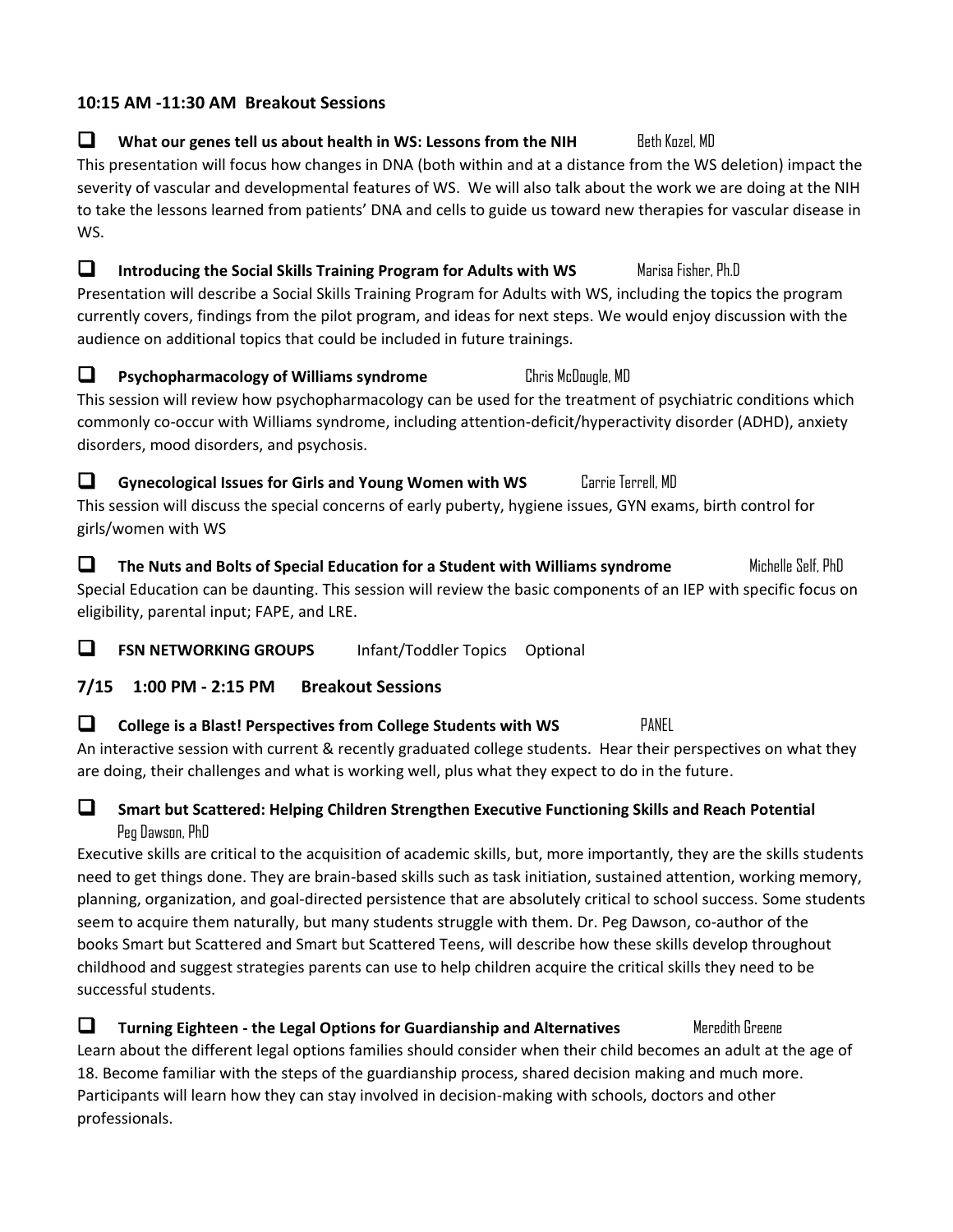### **7/15 1:00 PM - 2:15 PM (con't)**

❑ **Acute ICU Care** Claudia Algaze-Yojay, MD

Results from several studies at Stanford

❑ **Common Endocrine Issues in Williams Syndrome** Takara Stanley, MD Individuals with WS of all ages can have issues with obesity, bone health, glucose and more. This session will discuss the signs and treatments for each.

**FSN NETWORKING GROUPS** Parents of School-age children with WS

# **7/15 2:30 PM - 3:45 PM Breakout Sessions**

❑ **Health Issues and Transition to Adult Medical Providers** Barbara Pober, MD Dr. Pober will address the new medical concerns which can affect adults with WS and the challenge of finding adult medical providers who understand WS.

□ **Anxiety Issues in Youth with Williams Syndrome** Bonnie Klein-Tasman, PhD Anxiety is very real for many with Williams syndrome - and it can be a factor at any age. Dr. Klein-Tasman will discuss the common manifestations of anxiety in youth with WS and strategies for dealing with, and overcoming the challenges they present.

❑ **Estate Planning and Special Needs Trusts** Meredith Greene The when, where and how's of creating a special needs trust, and how they intersect with your ABLE account

❑ **What to Tell/Ask the Anesthesiologist Before a Procedure** Morgan Brown, MD & Mark Levin, MD Specialists from BCH and NIH will provide the latest information on anesthesia concerns in WS, what you should tell your child's anesthesiologist about these issues, and what you need to ask (and he/she should answer) to ensure your child is in the right hands during a procedure.

❑ **Finding the Right Employment: Agencies Can Help** PANEL, Ed McManus, Moderator Employment Opportunities are not easy to find - Agencies can help!

# **7/16 8:45 AM – 3:00 PM**

❑ **Sessions for Spanish Speaking Families** Angela Becerra, PhD

**7/16 10:15 AM -11:30 AM Breakout Sessions**

❑ **Cardiac Arrythmia** Tom Collins, MD

Dr Collins will present results from a recent study at Stanford

❑ **Gastrointestinal Issues in Children and Adults with WS** TBA Diarrhea, constipation, rectal prolapse, diverticulosis, diverticulitis, IBS…the list of possible gastrointestinal issues for those with WS is long. This session will provide an overview of common issues, treatments and strategies for prevention.

❑ **Common Dental Issues** Missy Collins, DMD, Andrew Hoch, DDS

Common dental and orthodontia issues will be discussed.